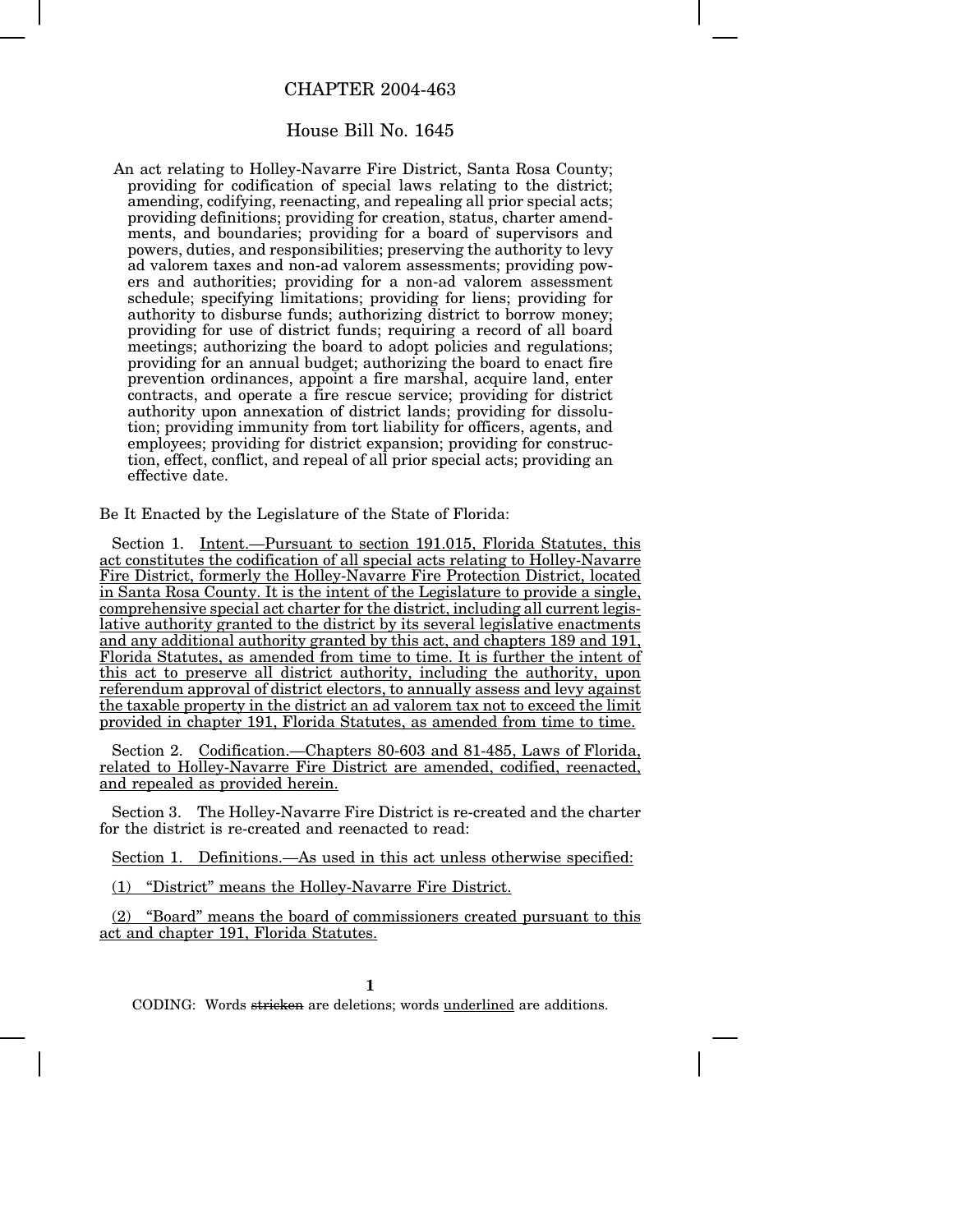(3) "Commissioner" means a member of the board of commissioners of and for the district.

(4) "County" means Santa Rosa County.

(5) "Residence" means one single-family dwelling, including one singleapartment dwelling unit; one single-condominium dwelling unit; one singleduplex, triplex, or other attached dwelling unit; one single-family detached dwelling unit; or one single-mobile or modular home dwelling unit. "Singlemobile home dwelling unit" means the realty upon which a residential mobile or modular home is located, whether a rental space or lot, or otherwise, but does not refer to the mobile or modular home itself.

(6) "Business" means motels or apartments, standard commercial or industrial businesses such as gasoline stations, stores, marinas, and similar establishments, as authorized pursuant to the applicable local government comprehensive plan.

Section 2. Creation; status; charter amendments; boundaries; district purposes.—There is hereby created an independent special taxing fire protection and rescue service district incorporating lands in Santa Rosa County described in subsection (1) which shall be a public corporation having the powers, duties, obligations, and immunities herein set forth, under the name of the Holley-Navarre Fire District. The district is organized and exists for all purposes, and shall hold all powers set forth in this act and chapters 189 and 191, Florida Statutes, as they may be amended from time to time.

(1) The lands to be included within the district are the following described lands in Santa Rosa County:

Beginning at the East line of Sections 12, 13 and 24 Range 26, West, Township 2 South, which is the East boundary of Santa Rosa County, and including those portions of Sections 4, 5, 6, 7, 8, 9, 10, 11, 14, 15, 16, 17, 18, 19, 20, 21, 22, 23, and beginning at the West line of Sections 2, 11, 14, and 23, Range 27 West, Township 2 South and including those portions of Sections 1, 3, 10, 12, 13, 15, 22, 24, 25, 26, and 27 that lay South of Eglin Field Military Reservation and North of Santa Rosa Sound; and beginning at the North line of Section 6, Range 27 West, Township 1 South, including those portions of Sections 7, 18, 19, 20, 21, 22, 23, 31, 32, 37, 38, and 39; and beginning at the North line of Section 12, Range 28 West, Township 1 South, including those portions of Sections 13, 14, 15 that lay West of Eglin Field Military Reservation, East of Blackwater Bay and North of East Bay.

The purpose of this act is to promote the health, welfare, and safety of the citizens and residents of Santa Rosa County who reside within the geographical limits of that area known as the Holley-Navarre Fire District, by providing for: fire protection services, facilities, and firefighting equipment; the establishment and maintenance of fire stations and fire substations; the acquisition and maintenance of all firefighting and protection equipment necessary for the prevention of fires or fighting of fires; the employment and training of such personnel as may be necessary to accomplish fire prevention and firefighting; the establishment and maintenance

**2**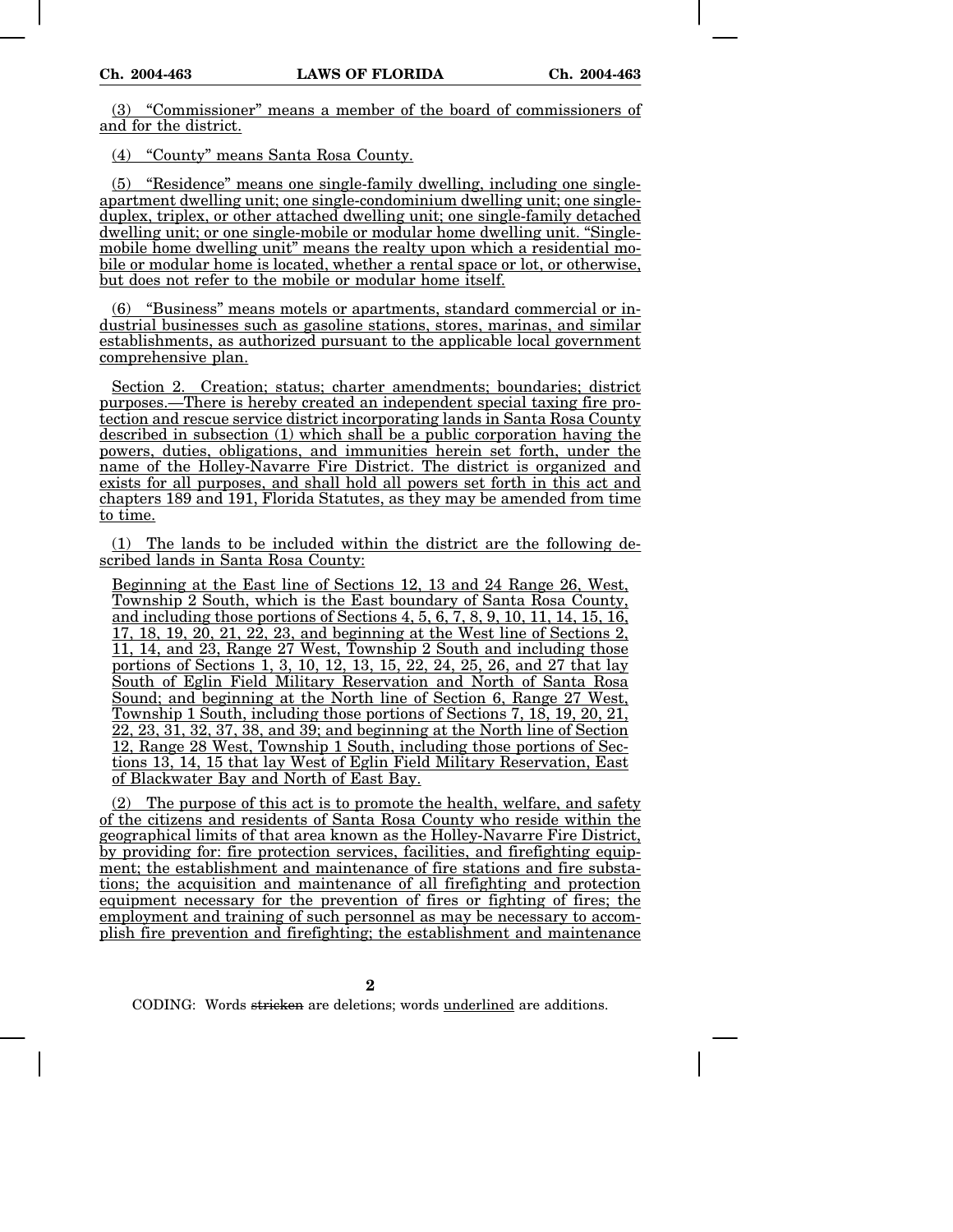of emergency service; the acquisition and maintenance of rescue and other emergency equipment; and the employment and training of necessary emergency personnel. The district may provide advanced life support services within the district's boundaries. The district shall have all other powers necessary to carry out the purposes of the district as otherwise provided by law, including, but not limited to, the power to adopt all necessary measures, rules, regulations, and policies relating to said purposes.

(3) Nothing herein shall deny the right of the chief or other governing officials of the district to render such services to communities adjacent to the land described in subsection (1), or such other places as from time to time may be deemed desirable.

(4) The district was created by special act of the Legislature in 1980. Its charter may be amended only by special act of the Legislature.

Section 3. Board of commissioners.—

(1) Pursuant to chapter 191, Florida Statutes, the business and affairs of the district shall be conducted and administered by a board of five commissioners, who shall serve a term of 4 years each, subject to the provisions of chapter 191, Florida Statutes, and this act. The procedures for conducting district elections and for qualification of candidates and electors shall be pursuant to chapters 189 and 191, Florida Statutes, as they may be amended from time to time.

(2) The board may employ such personnel as deemed necessary for the proper function and operation of a fire department. The salaries of fire department and emergency service personnel, and any other wages, shall be determined by the board.

Section 4. Officers; board compensation; bond.—

(1) In accordance with chapter 191, Florida Statutes, each elected member of the board shall assume office 10 days after the member's election. Annually, within 60 days after the election of new members of said board, the members shall organize by electing from their number a chair, vice chair, secretary, and treasurer. However, the same member may be both secretary and treasurer, in accordance with chapter 191, Florida Statutes, as amended from time to time.

(2) The commissioners shall receive reimbursement for actual expenses incurred while performing the duties of their offices in accordance with general law governing per diem for public officials. Commissioners may receive compensation for their services in accordance with chapter 191, Florida Statutes, as amended from time to time.

(3) Each commissioner, upon taking office and in accordance with chapters 189 and 191, Florida Statutes, shall execute to the Governor for the benefit of the district, a bond conditioned upon the faithful performance of the duties of the commissioner's office. The premium for such bonds shall be paid from district funds.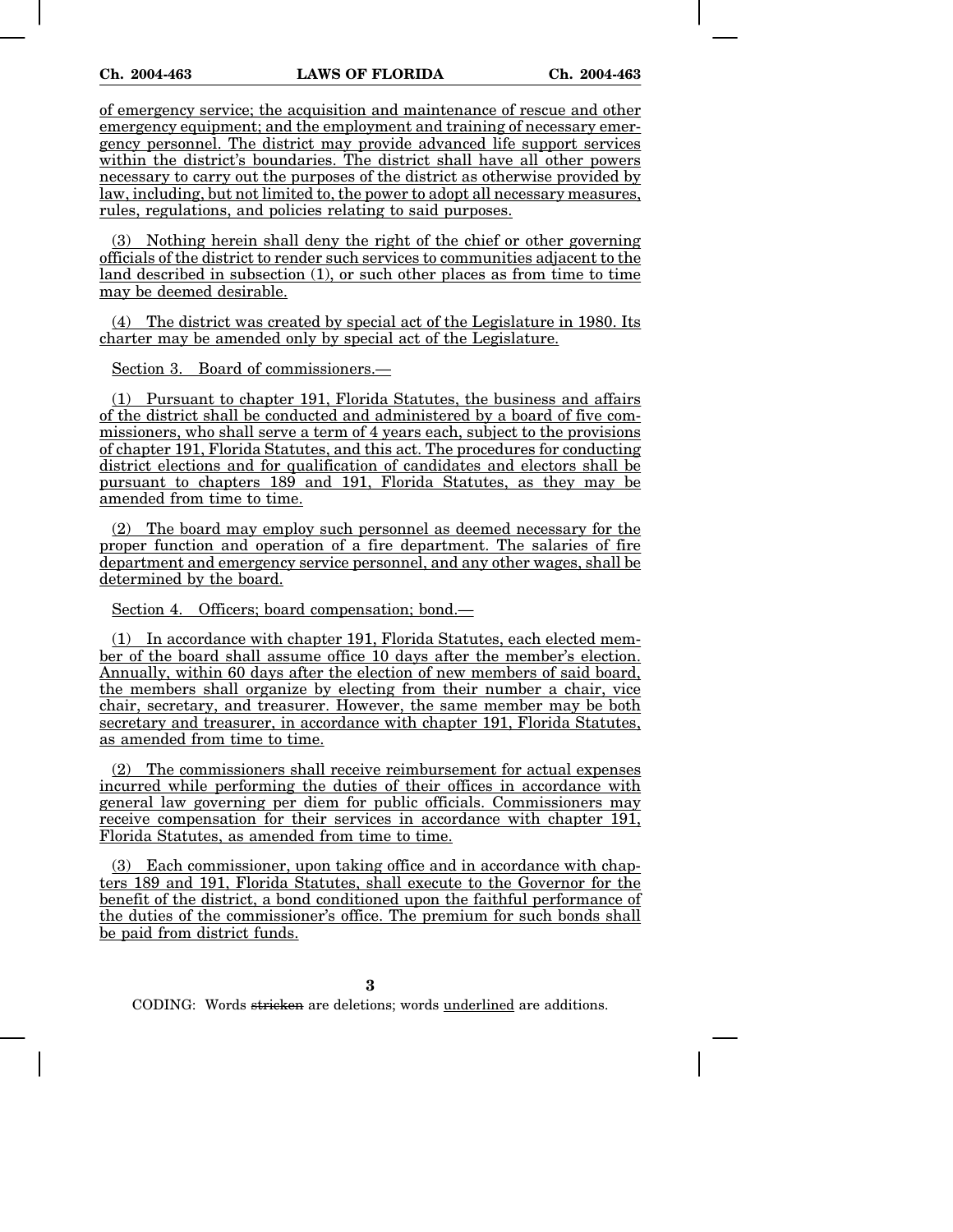Section 5. Powers; duties; responsibilities.—

(1) The district shall have and the board may exercise all the powers and duties set forth in this act and chapters 189, 191, and 197, Florida Statutes, as they may be amended from time to time, including, but not limited to, ad valorem taxation, bond issuance, other revenue-raising capabilities, budget preparation and approval, liens and foreclosure of liens, use of tax deeds and tax certificates as appropriate for non-ad valorem assessments, and contractual agreements. The district may be financed by any method established in this act or chapter 189 or chapter 191, Florida Statutes, as amended from time to time.

(2) The board shall continue to have the right, power, and authority to levy annually an ad valorem tax against the taxable real estate within the district to provide funds for the purposes of the district in an amount not to exceed the limit provided in chapter 191, Florida Statutes, as amended from time to time. Although the district is authorized to levy a maximum millage rate as provided for in section 191.009(1), Florida Statutes, the district must receive referendum approval, as required by the State Constitution and section 191.009, Florida Statutes, prior to such levy.

The methods for assessing and collecting non-ad valorem assessments, fees, or service charges shall be as set forth in this act or chapter 170, chapter 189, chapter 191, or chapter 197, Florida Statutes, as amended from time to time.

(4) The district shall levy and collect ad valorem taxes in accordance with chapter 200, Florida Statutes, as amended from time to time.

(5) The district is authorized to levy and enforce non-ad valorem assessments in accordance with chapters 170, 189, 191, and 197, Florida Statutes, as amended from time to time.

(6) The district's planning requirements shall be as set forth in this act, and chapters 189 and 191, Florida Statutes, as amended from time to time.

Requirements for financial disclosure, meeting notices, reporting, public records maintenance, and per diem expenses for officers and employees shall be as set forth in this act and chapters 112, 119, 189, 191, and 286, Florida Statutes, as amended from time to time.

Section 6. Non-ad valorem assessment rate schedule.—The non-ad valorem assessment rates that the district currently charges are hereby confirmed and ratified. Non-ad valorem assessment rates set by the board may exceed the maximum rates established by special act, the previous year's resolution, or referendum in an amount not to exceed the average annual growth rate in Florida personal income over the previous 5 years. Non-ad valorem assessment rate increases within the personal income threshold are deemed to be within the maximum rate authorized by law at the time of initial imposition. Proposed non-ad valorem assessment increases which exceed the rate set the previous fiscal year or the rate previously set by special act by more than the average annual growth rate in Florida personal income over the last 5 years must be approved by referendum of the electors

**4**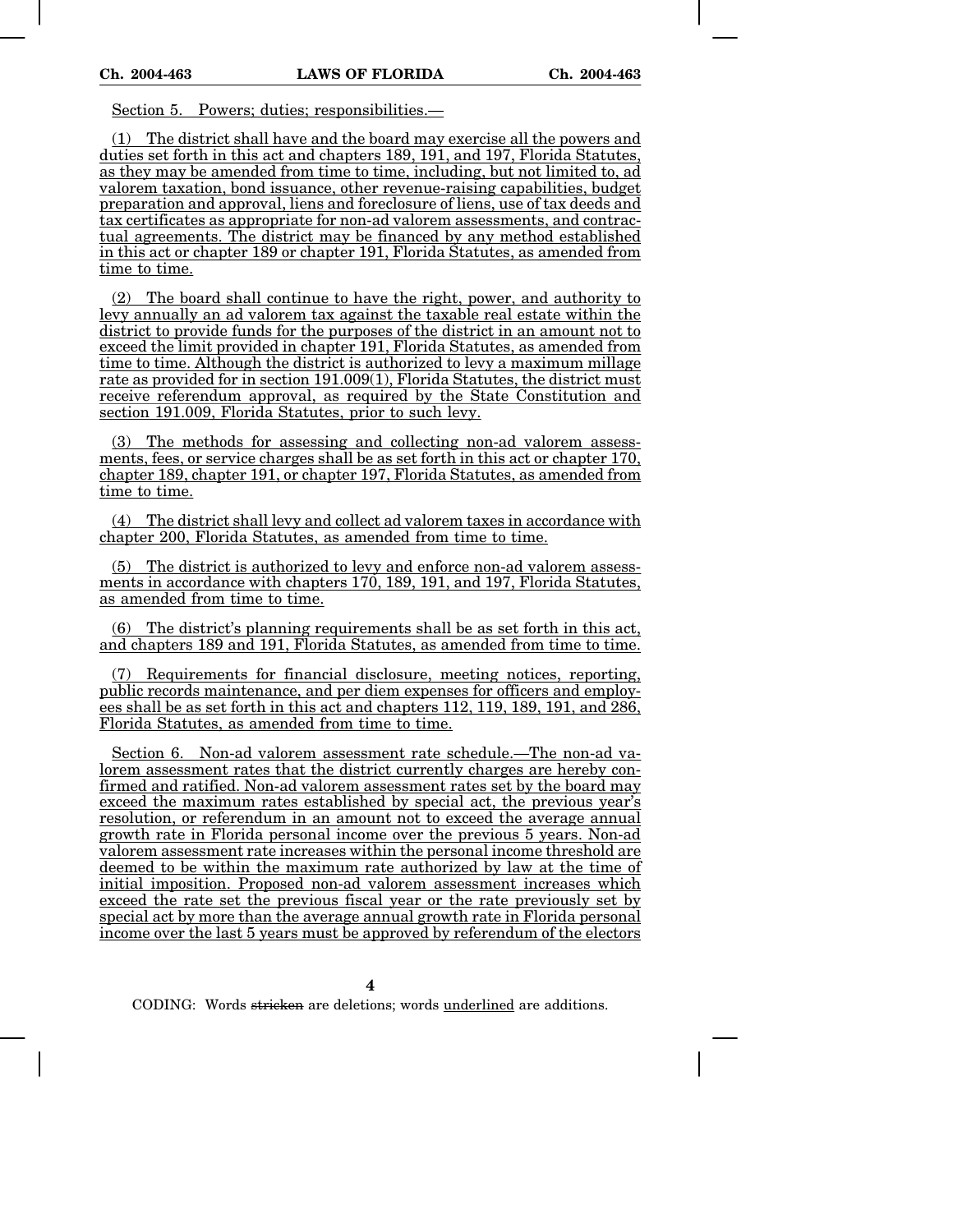of the district. Non-ad valorem assessments shall be imposed, collected, and enforced pursuant to section 191.011, Florida Statutes. However, the board may amend its assessment rates pursuant to section 191.009(2), Florida Statutes, as it may be amended from time to time.

Section 7. Taxes and assessments a lien.—The ad valorem taxes and special assessments levied and assessed by the district shall be a lien upon the land so assessed along with the county taxes assessed against such land until such assessments and taxes have been paid, and if the special assessments and taxes levied by the district become delinquent, such assessments and taxes shall be subject to the same penalties, charges, fees, and remedies for enforcement and collection and shall be enforced and collected as provided by general law for the collection of such taxes.

Section 8. Deposit of taxes, assessments, fees; authority to disburse funds.—

(1) The funds of the district shall be deposited in qualified public depositories, in accordance with chapters 191 and 280, Florida Statutes, as they may be amended from time to time.

(2) All warrants for the payment of labor, equipment, and other expenses of the board, and in carrying into effect this act and the purposes thereof, shall be payable by the treasurer of the board on accounts and vouchers approved and authorized by the board.

Section 9. Authority to borrow money.—

(1) The board shall have the power and authority to borrow money or issue other evidences of indebtedness for the purpose of the district in accordance with chapters 189 and 191, Florida Statutes, as amended from time to time; provided, however, that the total payments in any one year, including principal and interest, on any indebtedness incurred by the district shall not exceed 50 percent of the total annual budgeted revenues of the district for the year in which said payments are to be made.

(2) The district commissioners shall not be personally or individually liable for the repayment of such loan. Such repayment shall be made out of the receipts of the district except as provided in this subsection. The commissioners shall not create any indebtedness or incur obligations for any sum or amount which they are unable to repay out of district funds then in their hands except as otherwise provided in this act; provided, however, that the commissioners may make purchases of equipment on an installment basis as necessary if funds are available for the payment of the current year's installment on such equipment plus the amount due in that year of any other installments and the repayment of any bank loan or other existing indebtedness which may be due that year.

Section 10. Use of district funds.—

(1) No funds of the district shall be used for any purposes other than the administration of the affairs and business of the district; the construction, care, maintenance, upkeep, operation, and purchase of firefighting and rescue equipment or a fire station or stations; the payment of public utilities;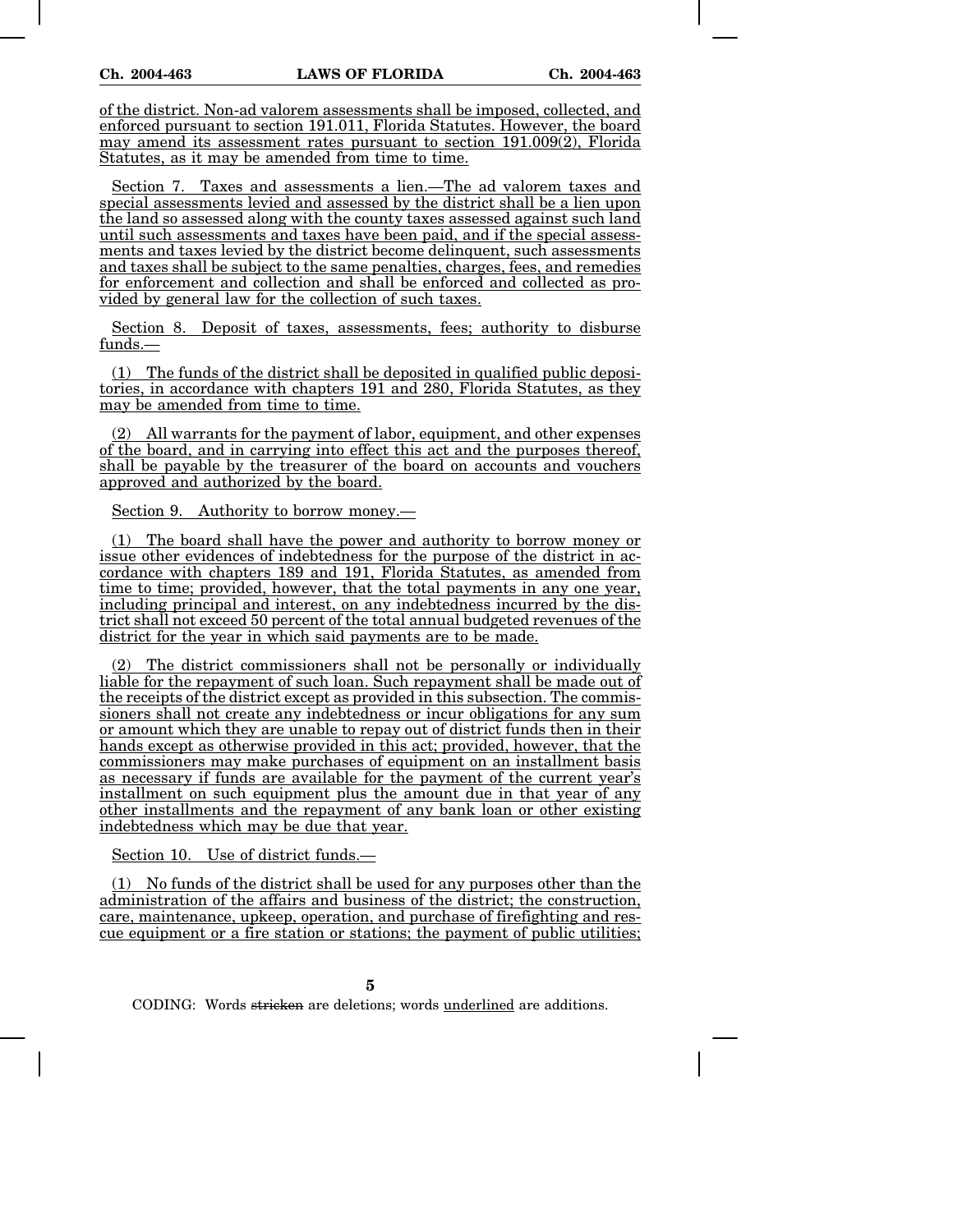and the payment of salaries of district personnel as the board may from time to time determine to be necessary for the operations and effectiveness of the district.

(2) The board is authorized and empowered to buy, own, lease, and maintain a fire department within the district, and to purchase, acquire by gift, lease, own, and dispose of firefighting equipment and property, real and personal, that the board may from time to time deem necessary or needful to prevent and extinguish fires within the district.

Section 11. Record of board meetings; authority to adopt policies and regulations; annual reports; budget.—

(1) A record shall be kept of all meetings of the board, and in such meetings concurrence of a majority of the commissioners present shall be necessary to any affirmative action by the board.

(2) The board may adopt and amend policies and regulations, not inconsistent with any portion of this act or chapters 189 and 191, Florida Statutes, as it may deem necessary for the transaction of its business and in implementing and carrying out the provisions of this act and chapters 189 and 191, Florida Statutes, as they may be amended from time to time. The board shall have the authority to provide all things necessary for the prevention, extinguishment, and control of fires in the district, under the terms of this act and chapters 189 and 191, Florida Statutes, which shall include, but not be limited to, the authority to adopt the necessary rules and regulations for the administration and supervision of the property and personnel of the district, and for the prevention of fires, fire control, and rescue work within the district. Said commissioners shall have all the lawful power and authority necessary to implement the purposes for which the said fire district is created, which power and authority shall include, but not be limited to, the power to purchase all necessary fire equipment, rescue equipment, and all other equipment necessary to carry out the purposes of said fire district; to purchase all necessary real and personal property; to purchase and carry standard insurance policies on all such equipment; to employ such personnel as may be necessary to carry out the purpose of said fire district; to provide adequate insurance for said employees; to purchase and carry appropriate insurance for the protection of all firefighters and personnel as well as all equipment and personal property on loan to the district; to sell surplus real and personal property in the same manner and subject to the same restrictions as provided for such sales by counties; and to enter into contracts with qualified service providers, other fire departments, municipalities, and state and federal governmental units for the purpose of obtaining financial aid, assistance, or benefits, expanding services, providing effective mutual aid, and for otherwise carrying out the purposes of the district. The commissioners shall adopt a fiscal year for said fire district which shall be October 1 to September 30.

(3) For the purposes of carrying into effect this act, the board shall annually prepare, consider, and adopt a district budget pursuant to the applicable requirements of chapters 189 and 191, Florida Statutes, as they may be amended from time to time.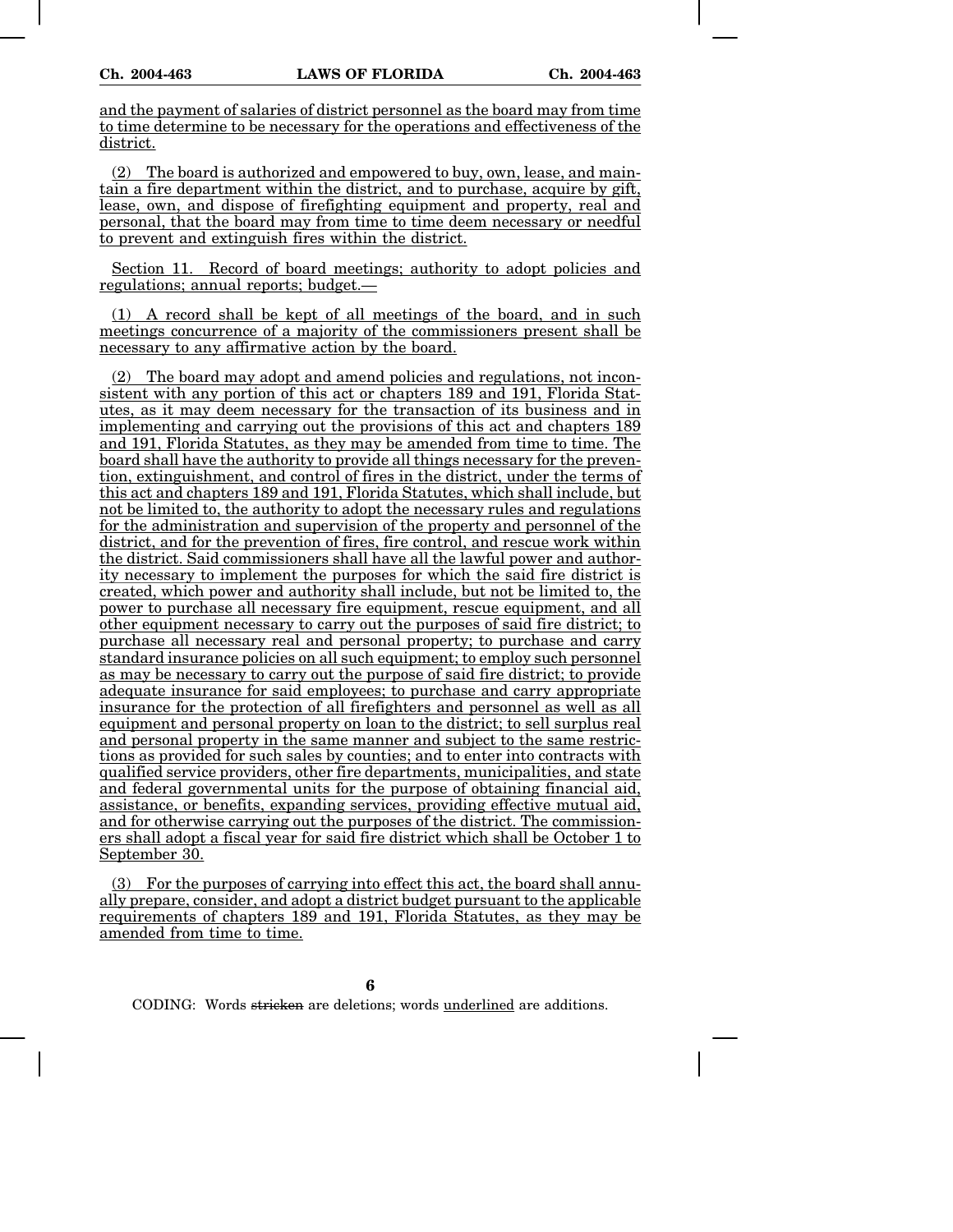Section 12. Authority to enact fire prevention ordinances; appoint a fire marshal: acquire land; enter into contracts; general and special powers; authority to provide emergency medical and rescue services.—

(1) The board of commissioners shall have the right and power to enact fire prevention ordinances in the same manner provided for the adoption of policies and regulations in section  $11(2)$  and, when the provisions of such fire prevention ordinances are determined by the board to be violated, the office of the state attorney, upon written notice of such violation issued by the board, is authorized to prosecute such person or persons held to be in violation thereof. Any person found guilty of a violation may be punished as provided in chapter 775, Florida Statutes, for a misdemeanor of the second degree. The cost of such prosecution shall be paid out of the district funds unless otherwise provided by law.

(2) The board shall have the power to appoint a fire marshal, who shall be a person experienced in all types of firefighting and fire prevention and who shall work with and cooperate with the Florida State Fire Marshal in which the district is situated in the prevention of fires of all types. The district fire marshal shall be authorized to enter, at all reasonable hours, any building or premises for the purpose of making any inspection or investigation which the State Fire Marshal is authorized to make pursuant to state law and regulation. The owner, lessee, manager, or operator of any building or premises shall permit the district fire marshal to enter and inspect the building or premises at all reasonable hours. The district fire marshal shall report any violations of state fire safety law or regulations to the appropriate officials.

(3) The board shall have the power to enter into contracts or to otherwise join with any other district, city, town, the United States of America, or any agency or authority thereunder, for the purpose of expanding services, providing effective mutual aid, and accomplishing and carrying out the purposes for which the district was created and for the further purpose of specifically obtaining financial aid, assistance, or subsidy.

(4) The district is authorized to establish and maintain emergency medical and rescue response services and acquire and maintain rescue, medical, and other emergency equipment, subject to the provisions of chapter 401, Florida Statutes.

Section 13. Annexations.—If any municipality or other fire control district annexes any land included in the district, such annexation shall follow the procedures set forth in section 171.093, Florida Statutes, as amended from time to time.

Section 14. Dissolution.—The district shall exist until dissolved in the same manner as it was created.

Section 15. Immunity from tort liability.—

(1) The district and its officers, agents, and employees shall have the same immunity from tort liability as other agencies and subdivisions of the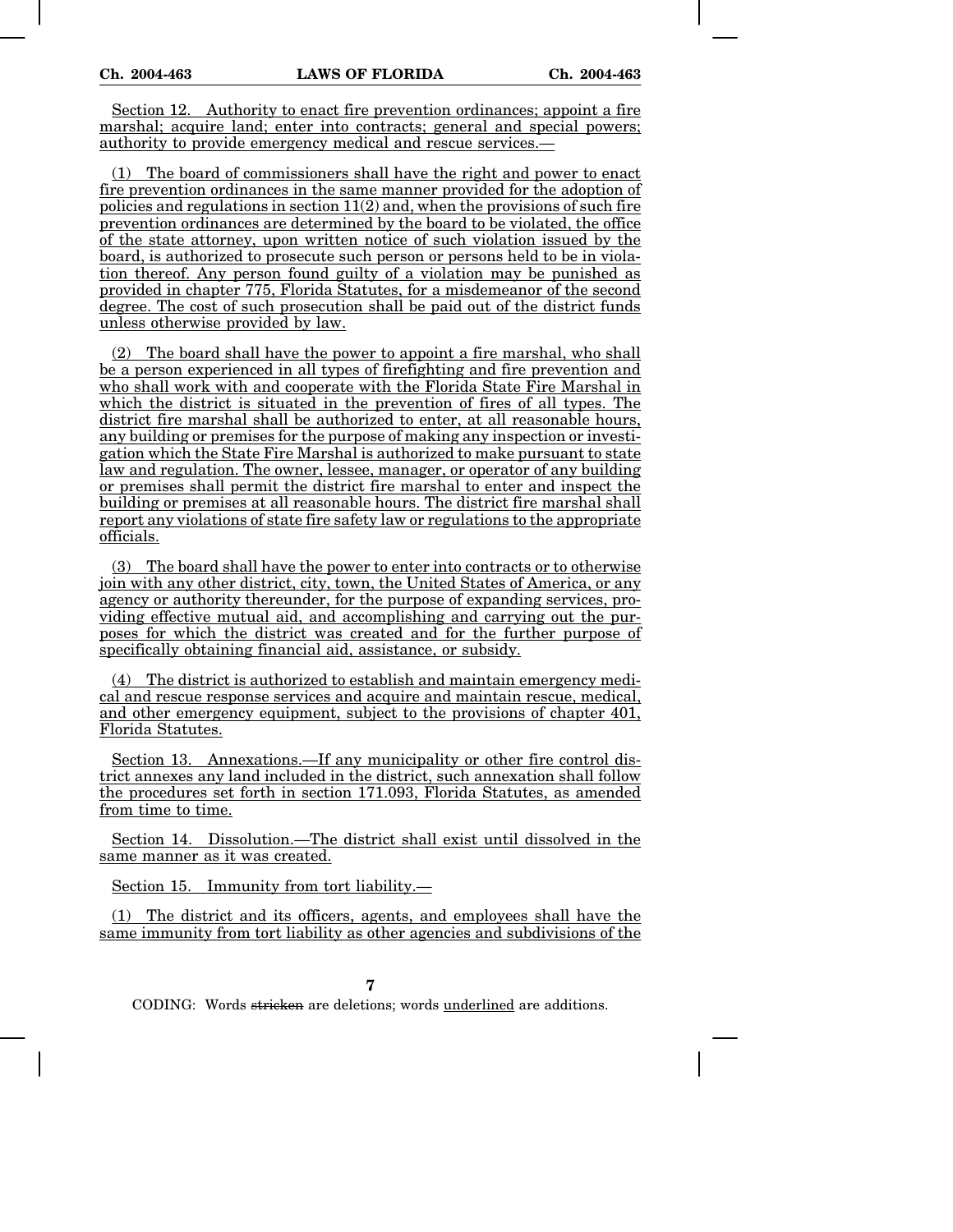state. The provisions of chapter 768, Florida Statutes, as from time to time amended, shall apply to all claims asserted against the district.

(2) The district commissioners and all officers, agents, and employees of the district shall have the same immunity and exemption from personal liability as is provided by general law of the state for state, county, and municipal officers.

(3) The district shall defend all claims against the commissioners, officers, agents, and employees which arise within the scope of employment or purposes of the district and shall pay all judgments against said persons, except where said persons acted in bad faith or with malicious purpose or in a manner exhibiting wanton and willful disregard of human rights, safety, or property.

Section 16. District expansion.—The district bounds may be extended from time to time as follows:

 $(1)(a)$  Land contiguous to the boundaries of the district in unincorporated Santa Rosa County may be included in the district when a written petition for inclusion signed and sworn to by a majority of the owners of the real property within the tract or tracts to be included in the district has been presented to the board of commissioners and the proposal has been approved by the affirmative vote of no fewer than three members of the board of commissioners at a regular meeting.

(b) The petition must contain the legal description of the property sought to be added to the district and the names and addresses of the owners of the property.

(2) If a proposal to add an area to the district as defined in subsection (1) is approved by the affirmative vote of no fewer than three members of the board of commissioners at a regular meeting, the board of commissioners shall thereafter adopt a resolution describing the lands to be included within the district and shall cause such resolution to be duly enrolled in the record of the meeting and a certified copy of the resolution to be recorded in the Office of the Clerk of the Circuit Court in Santa Rosa County.

(3) Upon adoption of the resolution by the board, the district shall, pursuant to chapter 191, Florida Statutes, request that its legislative delegation approve said addition and sponsor legislation amending the district boundary. Upon approval by the Legislature the boundary shall be amended.

(4) Lands within municipal boundaries of cities contiguous to district boundaries may be included in the district upon request by the governing board of the municipality, approval of said request by affirmative vote of no fewer than three members of the district board, and referendum approval of inclusion by the electors of the municipality, whose residences are located within the proposed amended boundary of the district. The referendum shall be conducted by the municipality at the next available special or general election. Upon approval by the Legislature the boundary shall be amended.

Section 4. Construction.—This act shall be construed as remedial and shall be liberally construed to promote the purpose for which it is intended.

**8**